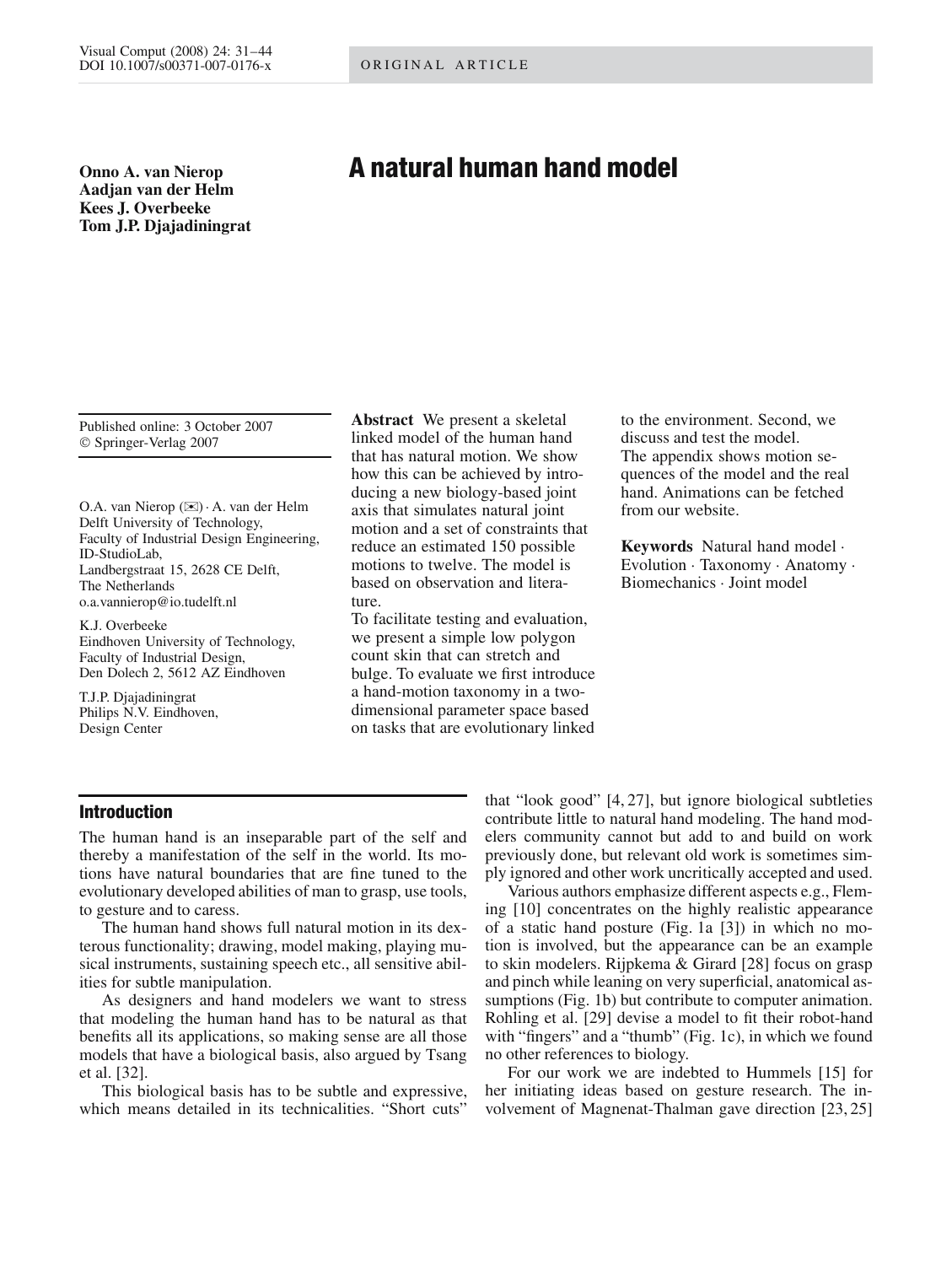

**Fig. 1a–c.** Various hand models

to the idea of task orientation [17] and naturalness of creases [11]. We are inspired by the concept of constraints from Yasumuro et al. [36] and the naturalness of the postures by Kuch [18] and by Kurihara & Miyata [19].

We rely on observing motions, measuring anatomy and on anatomical literature as several authors do, but it strikes us that many of them [6, 10, 27, 29, 36, 37], even the most advanced modelers [1], are trapped in e.g., a simple hinge analogy for the visual most accessible phalanx motions, an analogy that is denied by literature, or authors apply collision detection [21, 28, 29] while passive skin indention is an important expressive for natural interaction.

We present a model of the human hand that has natural motion and constraints by skeletal linkage through biomechanical true joints and with a skeletal driven skin. The skin geometry is deliberately simple as it only serves to judge and establish the biomechanics.

In search of natural motion, we discuss the biological linkage of the individual to its environment through human evolution and ontogenesis (the development of the individual) of the hands anatomy. We present our approach to modeling and give a description of anatomical nomenclature. We introduce tasks and discuss how constraining elementary tasks originate in the environmental linkage and give experiential descriptions. We discuss anatomical taxonomies and motions from literature. To evaluate our model we compose a taxonomy of elementary tasks that describe all hand motion in a confined two-dimensional motion parameter space. Then we discuss how joint surfaces and forces bring forward specific natural motions and show how their simulation has a biological basis. On this basis we model a natural joint axis (NJA). We discuss implementation of the NJA to the different joints and the effect on motion freedom. We discuss the constraints and how they bring down the number of action parameters in our natural human hand model (NHHM). At the end we model the skin and discuss the model description with joint hierarchy. We benchmark by fitting our skin-model with a common joint model and visually compare an elementary extension-flexion motion to the same motion of the NHHM with the NJA. We evaluate by visually comparing the taxonomy to the real hand. We conclude, give recommendations and future plans. In the appendix sequences of NHHM postures from different angles are given and can be compared to pictures of the real hand. The animated NHHM can be found on our website.

#### **1 Considerations**

In hand motion research many hypotheses "atomize" the perception-action coupling as if before catching a ball, we are able to decide separately about direction, distance, speed and deceleration of the ball and find the right posture of our body, arm, wrist and the hand's segments. Or are we? We think not, so we agree with Runeson: " ... to what is biologically relevant ... the concepts of physics are often not very convenient." [30, pp. 172–173].

Biologically relevant is the linkage of man to his environment through evolution for the species and for the individual through the ontogenesis of its anatomical elements. In the linkage the anatomy has evolved and develops passive and dynamic constraints [34, pp. 505–507], in and around joints and over successive joints, to prevent energy loss and damage in tasks. The constraints cause motions and tasks to have a minimal amount of action parameters. As modelers we have the same interest, to find and model motion constraints cf. [36, p. 9].

## **2 Approach**

The effects of ontogenesis and evolution cannot be separated i.e., an individual hand forms a whole, adapted to tasks explored from childhood on, resulting in specific constraints while in the same time it is a general example of tasks and constraints for the species. So for extracting general anatomical principles any hand can serve. As a statistical mean hand does not exist (is inherently unnatural), only personalized data can sustain general principles. Many data can be found [5, 33] but always depersonalized.

We capture personalized data from the skin and motion of the first author's right hand, the old-fashioned way, with calipers, caliper rulers, compasses, rulers and analyzed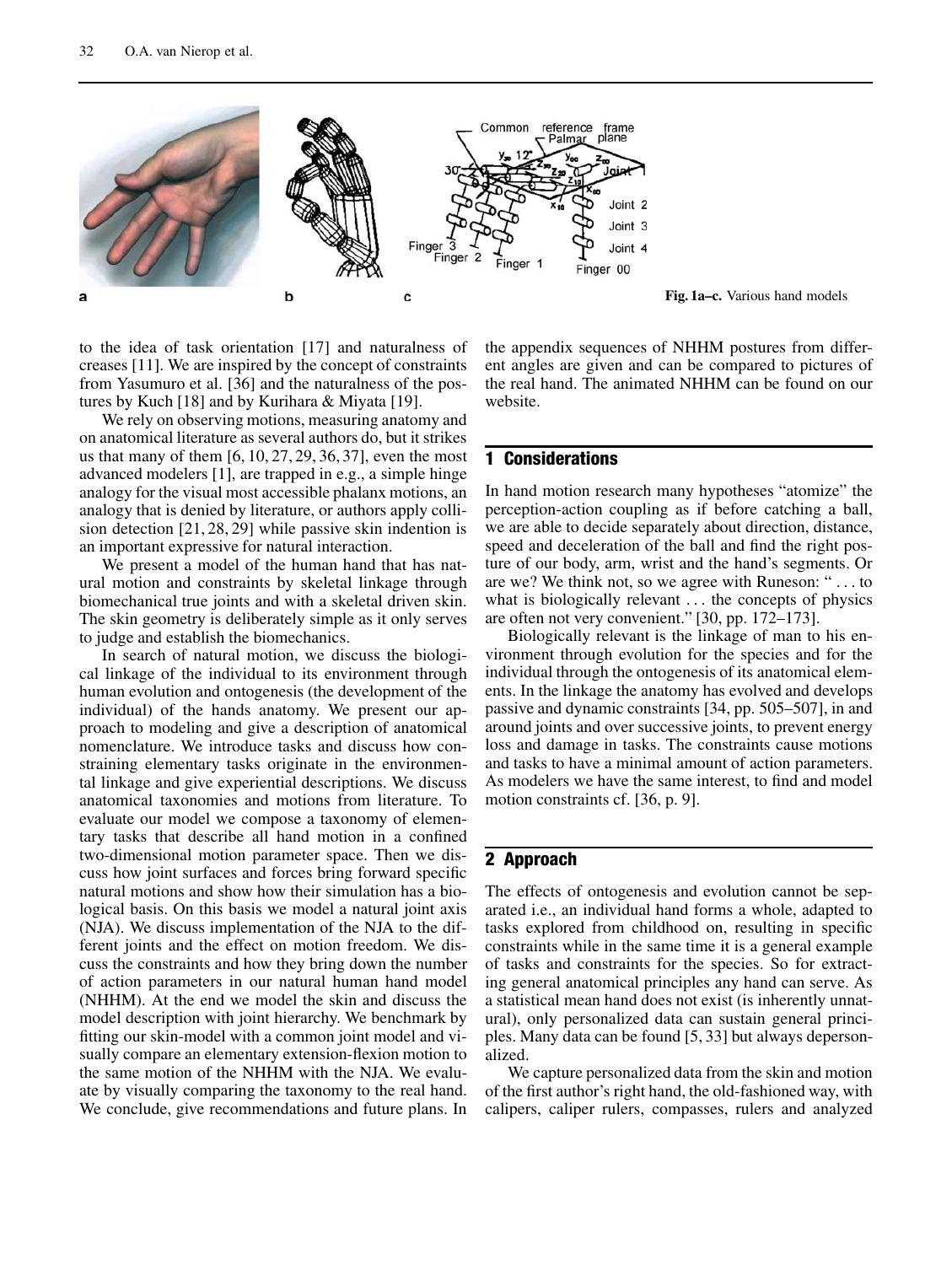Dorsal view of the right hand



Skeleton

The two under arm bones, radius and ulna bear eight carpals in two rows (C) with inter-carpal joints (ic). The distal row of four carpal bears the five metacarpals (MC) through the carpo-metacarpal joints (cmc). The thumb's cmc on the trapezium carpal is called trapezio-metacarpal (tmc). All metacarpals distally end in the meta-carpo-phalangeal joints (mcp). Between the proximal and intermediate phalanges (PP/IP) are the inter-phalangeal joints. one in the thumb (ip) and two in each of the four fingers, the proximal phalangeal joint (pip) and the distal phalangeal joint (dip). All fingers end with distal phalanges (DP). D1 to D5 are the five digits: thumb, index, long finger, ring finger and little finger.

The thumb, index, ring finger and little finger adduct towards and abduct from the long finger. The four fingers oppose ulnary and appose radially, for the thumb it is the reverse. All fingers flex volary (towards the palm) and extend dorsally.

**Fig. 2.** Anatomical description

Motion

radiographs (taken of the thumb). We let eight subjects obtain data from their fingers joints to analyze the effect of joint surface asymmetries on motion. We then process all data from the skin and biomechanics into technical drawings of the skin mesh and a virtual mechanical model.

Now we suggest consulting Fig. 2 and the description of anatomical nomenclature. After that we discuss in detail elementary tasks and their constraints.

# **3 Elementary tasks and constraints**

Most hand motion-research concerns tasks cf. [22, Ch. 2] like grasping objects and tool use (Fig. 3a–d). In these tasks the pressure on the skin deforms the tissue between skin surface and skeleton to "conform to the contours of objects" [34, p. 854] and, by sensing differences and continuous motor-control [22, p. 205–213], the contact area is dynamically optimized to the skin friction by which objects safely can be held.

Now holding a tool is a task that originates early in evolution, but we observe a larger variety of tasks, as "early" as holding, in which the fingers are the "objects" and the hand itself is a "tool" e.g., making a cup with all



In the next few paragraphs, we will address more elementary tasks and constraints, structural and functional, and show how they form a coherent biological whole.

*Structural constraints.* For their opposition and adduction tasks, the segments are structurally constrained, evolutionary and ontogenetically, depending their longitudinal and lateral hierarchy (Fig. 4).

*Elementary tasks and constraints.* We observe and discuss three elementary tasks; "Containing", "Getting" and "Holding". "Containing" is constrained in adduction and "Getting" in abduction, both active in extension-flexion and with their different starting and ending tasks. "Holding" comprises all oppositional and appositional tasks; in which adduction-abduction and flexion-extension actively cooperate and segments are constrained by themselves or by held objects.

- Containing motion. In the CUP the finger segments are actively constrained in adduction supported by the structural adducting orientation of the phalanges (Fig. 4b3). From the EMPTY posture (meaning: no containing, Fig. 5a3) the hand flexes via the CUP (Fig. 5b3) into a fully closed and constrained "box" with extended fingertips we call a CAGE (Figs. 4a3 and 5c3) and that is also observed by other hand modelers [18, 20, 24]. We suppose it is elementary as more than half of the world population eats insects and way back in evolution started to catch them without tools.
- Getting motion. The GRASP is a prehensile posture [26] that prepares the hand to hold objects as large as possible for that particular hand, the thumb takes



**Fig. 3a–d.** Tool use and the hand as tool **(d')**



**Fig. 4a,b.** Structural orientation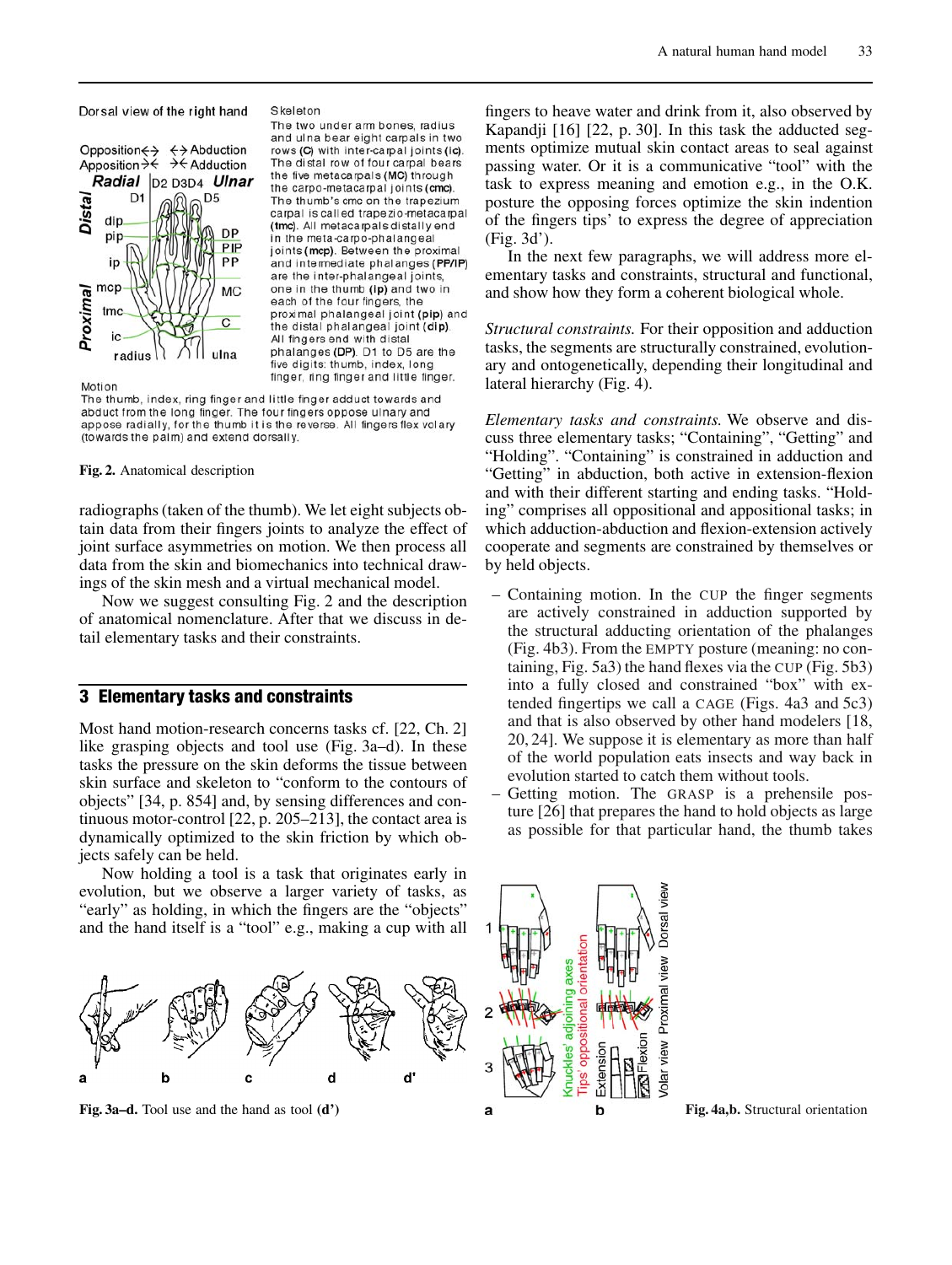

**Fig. 5a–c.** Taxonomy and motion space

a pose analogous to the fingers; they roughly ascribe a sphere with all articulate segments between flexion and extension actively constrained in abduction. Getting begins (or ends) with the extended and abducted HALT posture (meaning: no action, Fig. 5a1/2), it flexes along abduction constraints into the GRASP (Fig. 5b1) ending in a FIST (Fig. 5c3). The fist's dynamics withstand expected or sensed external forces (Sect. 5.2), it is a weapon for defense and attack and as a tool on the raised under arm it conveys meaning, i.e., protestation.

– Holding motions: The INACTIVE hand (Fig. 5b2) is a natural starting position for hand-motion when it hangs from the inactive arm: with all segments in a natural neutral position and none in the same plane (Fig. 4a1–2), see also Cooney et al. [7, p. 1378] and Kurihara & Miyata [19, p. 356]. Note that it is variable as its shape depends on gravity: on the vertically raised under arm it will be closer to that of the fist and that it is quite different from the forced flat posture (Fig. 4b1) that some investigators start from although segment axes then also are not in one plane and motion axes are not parallel or perpendicular to that plane (Fig. 4b2).

In the holding motions the opposition of thumb and fingers grants the dynamic stability that allows for elongation of the underarm with tools: objects for inspection, attack or defense e.g., a stick for probing, a bottle to drink from (Fig. 3c), a hammer or a weapon. The thumb and fingers' opposing motions complement each

other, sustained by the structural opposing orientation of the phalange segments (Fig. 4a2), and so the thumb differs from the fingers only by having larger motion freedom. In PINCHES (Figs. 3d,d', 5b/c1/2 and appendix) the thumb and the involved finger oppose to their abduction constraints. The thumb–index pinch serves precision holding (Fig. 3d) and is probably an evolutionary function to study small life form e.g., insects, plant parts, etc.

## **4 Taxonomy and motion space**

In hand motion-research many taxonomies can be found and they are infinite. Thus, when a new task is found it is added to an existing taxonomy cf. Cutkoski & Howe in [22, p. 26]. To evaluate our hand model, we discuss why and how constrained elementary tasks can be arranged around the inactive hand to describe all hand motion in a simple and confined taxonomy.

Moving from INACTIVE to CUP, GRASP and PINCH and vice versa, we experience very little effort. When flexing from a CUP the apposed hand can "do" a CAGE very fast, but making a FIST is uneasy and slow. From GRASP the abducted hand easily flexes into a FIST, while it is uncomfortable and slow to do a CAGE.

We like to share this with our readers as we infer and experience that the containing and the getting motion are complementary: in containing, task-directed forces are actively constrained in adduction while extension-flexion only serves motion for adaptive postural transition. In getting, the flexing forces are task-directed while adaptive postural transition is constrained in abduction. The two motions also have an complementary meaning: containing serves conservation as it generates life-sustaining tools, getting serves action, as it is life exploring and defending. The holding motions serve conservation and action.

All the elementary tasks find their place in a confined motion space on two anatomical motion dimensions: adduction-abduction and extension-flexion (Fig. 5). Central to all motion is INACTIVE on the neutral position of both dimensions and the apposition-opposition diagonal. Getting and containing bound the field of Holding motions. Pinches are at the boundary of the getting motion, on the apposition-opposition diagonal.

For clarity the thumb in full flexion is positioned outside the Holding field. The thumb has two constrained end postures, in full abduction and opposition the tip of DP touches the palm at the volar side of the little fingers' mcp (Fig. 5c1) and in full adduction the phalanges appose to the palm (Fig. 5c3). In the latter thumb position the integrity of its joints and bones are threatened in the "false" fist (see appendix), as the fingers immobilize the thumbs phalanges the dynamical adaptation of the joints (Sect. 5.2) is hampered.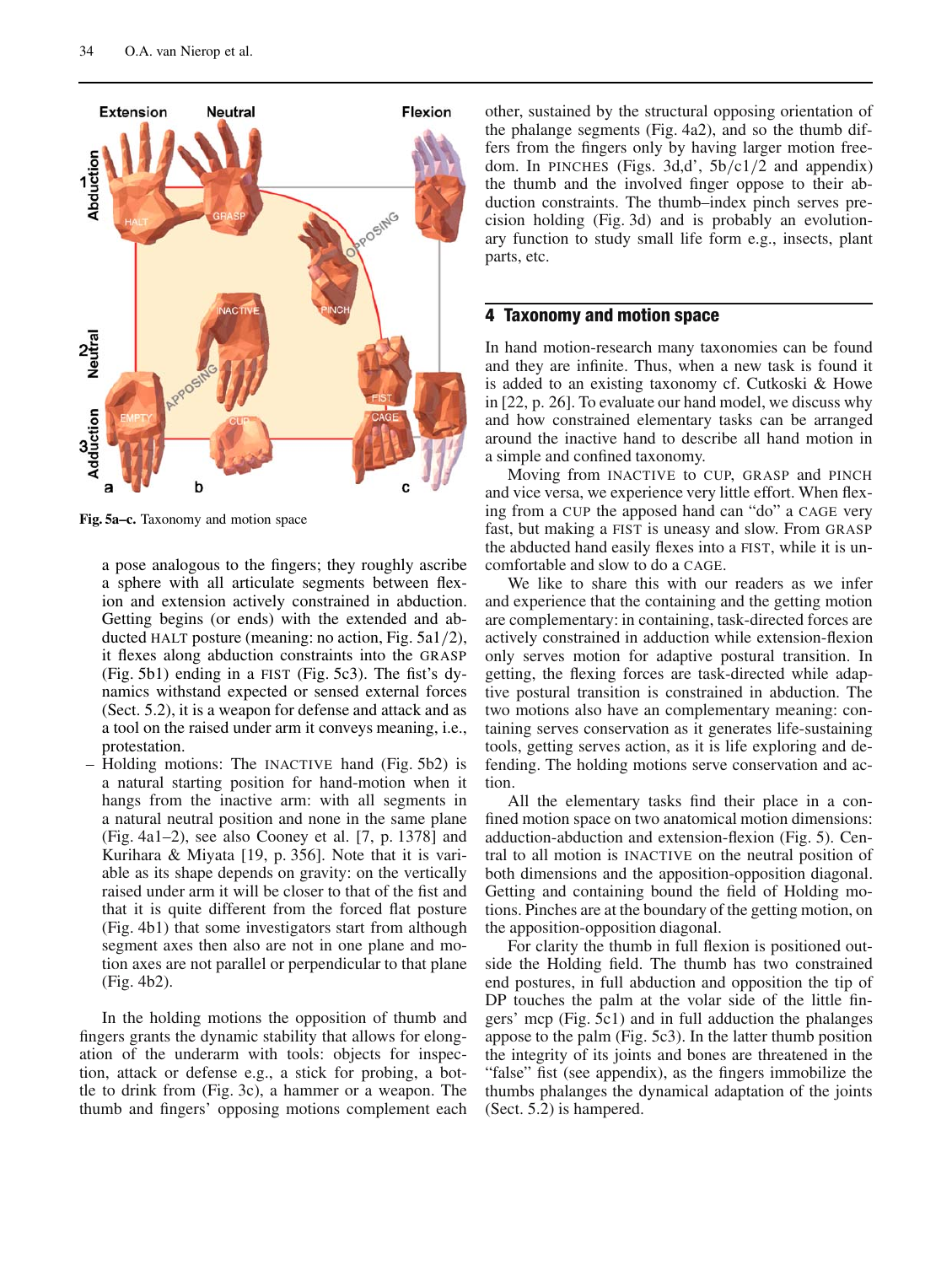# **5 Anatomy and natural motions**

We discuss joint articulate surface shapes (JASS), muscle forces and outside forces that together cause three main types of segment motion. We discuss the possibility of rotational axes, dynamical adaptation and describe and test the effects the JASS have on motion.

## 5.1 Natural motions and forces

We distinguish passive, loaded and unloaded motion.

- In passive motion the antagonist muscle system is inactive so only the geometry of the JASS and surrounding tissue restrict the involved segments while they are exposed to forces from outside, whether gravity or palping by a diagnosing surgeon. Kapandji [16] and Cooney et al. [7, p. 1371] conclude that tmc has two active axes but the bone on it can be passively moved. As JASS geometries themselves are not modeled, passive motion is not included in this publication.
- In loaded motion antagonist muscle forces put into motion anatomical masses and/or loads from objects, dynamically bringing about decelerations and accelerations during action e.g., swinging a hammer or swaying forward a leg while walking [34, p. 505]. This results in segment motions, during which the JASS have ample contact (anatomists, rather misleadingly, call these 'adjunct motions'). These very complex motions are the real natural motions, but as we do not model gravity, loaded motion is beyond the scope of this article.
- In unloaded motion ("unconstrained" as Tsang et al. call it [32]), so without loads from objects and segment masses, only the joint surface friction and antagonist muscle forces are balanced and segment motions coerced by the JASS. These unloaded motions are modeled.

#### 5.2 Joint surfaces, axes and motion

Through flexion-extension JASS are asymmetrical; there is no clearly positioned joint axis. Some modelers and anatomists therefore model 'mean' axes e.g., [7, 20, 29] and thereby compromise natural motion. We discuss how cooperation of the proximal male (convex) and the distal female (concave) shapes of the cartilage clad bone endings coerce natural and, in the same time, rotational segment motion.

In all joints the JASS are asymmetrical during flexionextension causing conjunct motion and ovoid motion. In mcp and cmc (tmc) JASS are ellipsoid for the adductionabduction motion. We discuss and test these JASS properties and will show that rotational axes can very closely simulate the segment motions on all JASS.

– All JASS cause conjunct motion. Hollister et al. [13] establish tmc's "biaxiality" (the reason for hyphenating is given in the conclusion to Chap. 5) by using an ingenious mechanical apparatus, an 'axis-finder', and prove that there is "one (rotational axis) in the trapezium and one in the metacarpal. Axes that do not cross segment axes and that are neither perpendicular to those nor to each other." As we are dealing with the non-Cartesian nature of biology, we can safely assume that in all joints, motion axes are non-perpendicular to segment axes causing conjunct rotations [34, pp. 499– 500] i.e., rotations of the segment axis that are coupled to the flexion extension motion (Fig. 6a, conf. Fig. 6b, oblique ulnar view, distal is under). These motions of the segment axis and the structural segment orientations of IP and DIP keep the fingers adducted through extension-flexion in the containing motion and enhance stability in getting and holding [34, p. 507].

– All JASS have "ovoid" shaped volar-dorsal sections (Fig. 7a,a'), and together with conical motion they determine the flexion-extension motion. Coincidence of the congruent [34] ovoid surfaces is called the "closepacked" position (Fig. 7a), joints lock at the end of the motion range to avoid instability. Just before joints lock, a sense-muscle loop prevents them from close packing [34, p. 505, 507]; they are dynamically constrained e.g., enabling a joint to conserve energy as in the knee while standing or enabling the joints in



**Fig. 6a,b.** Conical and circular motion



**Fig. 7a,b.** Ovoid and ellipsoid joint articulate surfaces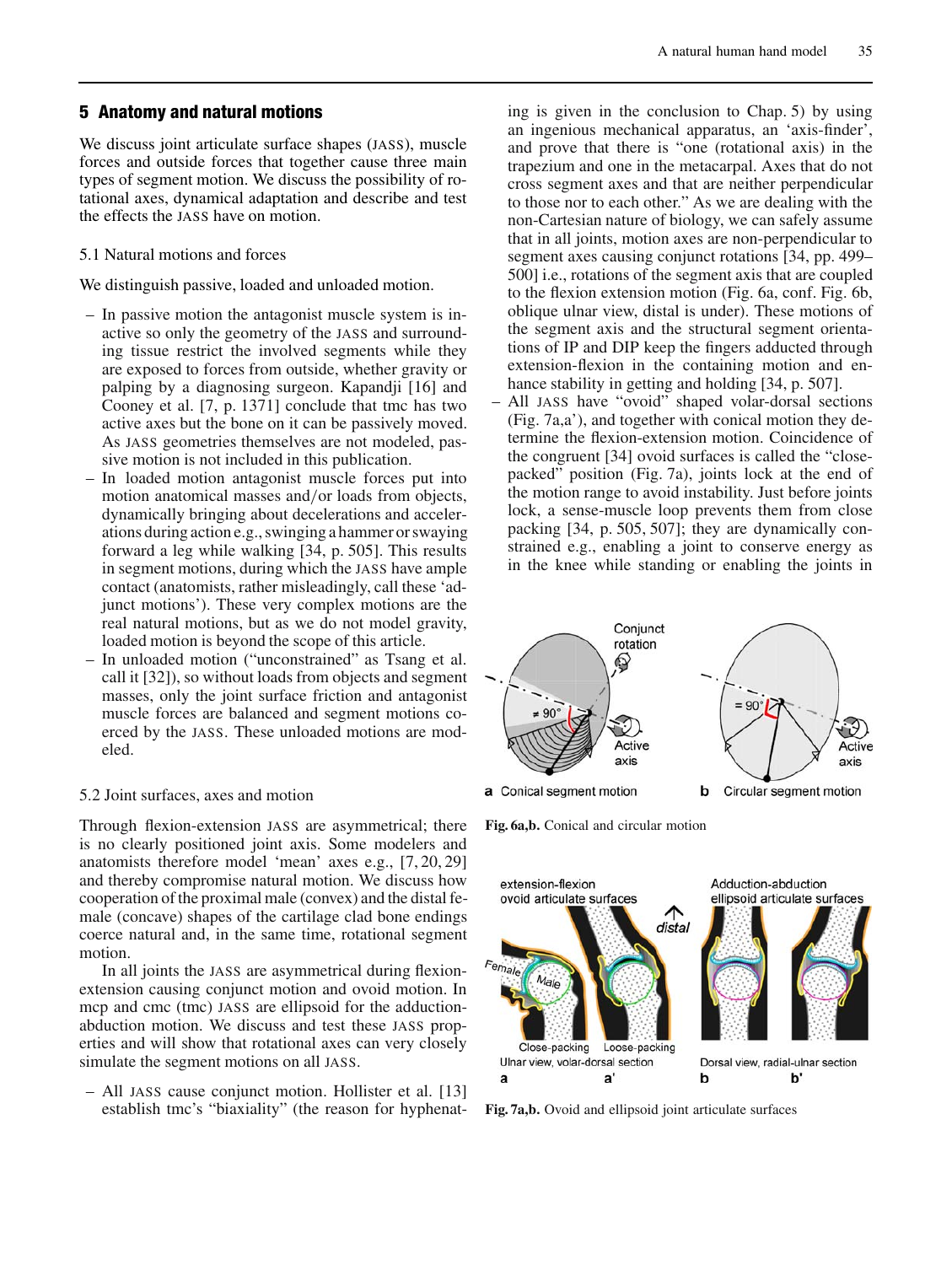the fist to maintain structural integrity as the organism anticipates expected forces and adapts to exerted forces.

The ample space between not coinciding JASS, the loose-packed position (Fig. 7a'), contributes to the low friction that is essential to the motion of anatomical joints [34, p. 503]. Ovoid motion increases stability in grasps [22, p. 263].

In "Grays'" [34, p. 507] the effect of conical and ovoid motion together is described with plasticity: " ... joints are screwed home ... ".

– Mcp and cmc joints have ellipsoid surfaces i.e., elliptical radial-ulnar sections and about volar-dorsal in tmc (Fig. 7b,b') and those surfaces determine the adduction-abduction motions on them.

#### 5.3 Measuring motions

We first measure adduction-abduction of the tmc JASS by taking radiographs and analyze them with a compass and ruler comparably to Buchholz et al. [5] and other authors. We only derive the distance between tmc axes from this method (18.4 mm, after compensation for plate distance and radiation spread).

We did not further apply this capturing and analyzing method as making, sharp enough, in vivo radiographs of the fingers' mcp ovoids is, for us, technically impossible and the classical analysis method is prone to even larger errors if applied to even smaller joints.

By analyzing segment motions on ovoid and ellipsoid JASS with compass and ruler, we devise a method that is more reliable than analyzing joint articulate surfaces, let alone bone articulate surfaces. We validate the results of our analysis by graphic simulation.

– We measure ovoid motion by having eight subjects draw extension-flexion of D2, 3 mcp (with fixed MC) and D2, 3 pip (with fixed PP). To draw we devise clamps to the respective phalanges with pen-holders perpendicular to the segment axis and the pen about parallel to the flexion-extension axis. Drawn ovoids are analyzed in the old-fashioned way with compass and ruler (Fig. 8a) but now 20 to 30-fold larger than



**Fig. 8a,b.** Measuring/progressing ovoid motion

in former measurements enabling collecting precise data of ovoid motion. And we two-dimensionally simulate ovoid motion by progressing ovoid sections on each other (Fig. 8b). From measuring we conclude that all ip ovoids lock dorsally, confirming literature [34, p. 509] and mcps have varying locking positions in and between subjects (SS;  $MS = male$ ,  $FS = female$ ), while the literature gives a volar locking position [34, p. 509], see Table 1. An et al. discuss [2] that mcps have to be volarly constrained to prevent destabilizing the joints from intersection of segment axis and adduction-abduction axis. From the variation in individual locking positions, we assume the volar constraining of mcp described by An et al. is independent from the ovoid locking safety system. From our analysis of SS drawings (first author: MS3) and the progressions (Fig. 8), we conclude that natural ovoid motion is defined by two separate circle-segments with different radii that change at the NEUTRAL position of its segments (as in INACTIVE) and are modeled with two clear rotational axes.

We test ellipsoids by progressing elliptical sections on each other and measure as we did with the ovoid sections, now with the pen about parallel to the assumed adduction-abduction axis. We conclude, somewhat to our surprise, that the resulting motion pattern is circular (Fig. 6b) but infer that a circular JASS cannot exist in biology as it will have no low friction positions (can never be "loose packed").

| OVOID shift, test results in mm, $d =$ dorsal lock, $v =$ volar lock |                 |                 |        |          |        |                 |          |         |
|----------------------------------------------------------------------|-----------------|-----------------|--------|----------|--------|-----------------|----------|---------|
| SS                                                                   | FS <sub>1</sub> | FS <sub>2</sub> | FS3    | FS4      | MS1    | MS <sub>2</sub> | MS3      | MS4     |
| L.D3                                                                 | 98              | 102             | 104    | 105      | 106    | 114             | 116      | 127     |
| $D2$ mcp                                                             | d. 5.0          | v. $11.5$       | d.3.5  | v.4.5    | d.6.0  | v. $15.0$       | d.4.5    | d. 10.8 |
| $D2$ pip                                                             | d.6.5           | d. $5.2$        | d.6.0  | d. 7.5   | d. 5.0 | d. $6.9$        | d. 5.0   | d. 9.9  |
| $D3$ mcp                                                             | v. $0-18.5$     | v. 18.4         | v.4.5  | d. $5.5$ | v.6.4  | v. 21.0         | d. 5.6   | d. 11.2 |
| $D3$ pip                                                             | v.9.0           | d. $14.7$       | d. 7.0 | d. $3.5$ | d. 5.0 | d. $9.3$        | d. $6.3$ | d. 11.0 |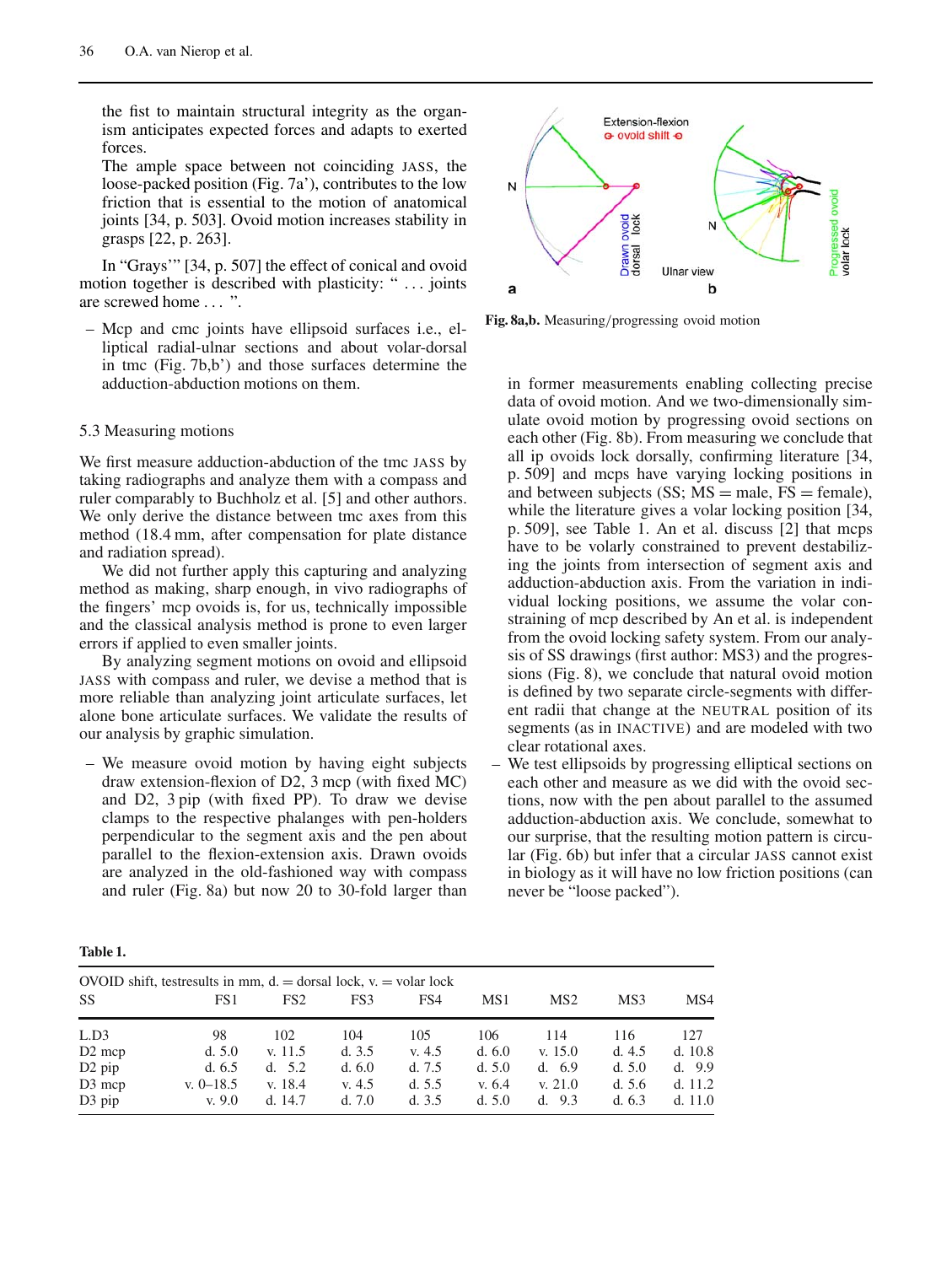Adduction-abduction can be modeled with one clear rotational axis.

So at any given point in time motions on mcp and cmc (tmc) are simulated by two rotational axes, but we need to define three rotational axes as one of them shifts.

## **6 Modeling natural motion**

Based on discussions and findings, we discuss here a natural joint axis (NJA) and how the four different types of joints in the human hand can be modeled with the NJA. We discuss how the segments on NJA describe conical, ovoid and circular motion and are structurally oriented. We discuss the constraints and how they bring down the number of action parameters. We end with a description of the skin and its motion.

The joints have a local, right-handed reference system; the modeled segments have local space references, both illustrated in Fig. 9.

#### 6.1 Natural joint axis

We compose a natural joint axis (NJA) with three local coordinate systems (three LCS or Euler angles, Fig. 10, distal is to the left). LCS-1 (green) is static: it is set with the offset from the proximal NJA and, with respect to the proximal segment axis, the structural orientation angle of this NJA and the neutral orientation angle of the INACTIVE



**Fig. 9.** Modeling references



**Fig. 10a–c.** Natural joint axis

posture. LCS-2 (red) is dynamic, modeled here are: the ovoid change or shift at the neutral position (*y*-translation, Fig. 10c) and the interactive rotation (*x* or *z*). LCS-3 (blue) is again static: set is the angle between the active axis and the distal segment axis; whether the angle is  $0 (= 90°)$ , Fig. 10a) to model circular motion or the angle is not 0 (-= 90◦, Fig. 10b) to model conical motion (*y*-co-rotation).

The transformation matrix for the skin geometry is, if the joint locks volarly (flexes with a small radius) symbolized with:

$$
\begin{aligned} \mathbf{M}_{NJA_{ext}} &= \mathbf{R}_{distal} \bullet \mathbf{T}_{\frac{1}{2} \text{ovoidshift}} \bullet \mathbf{R}_{interactive} \bullet \mathbf{T}_{-\frac{1}{2} \text{ovidshift}} \\ &\bullet \mathbf{R}_{neutral} \bullet \mathbf{R}_{proximal} \bullet \mathbf{T}_{offset} \\ \mathbf{M}_{NJAflex} &= \mathbf{R}_{distal} \bullet \mathbf{T}_{-\frac{1}{2} \text{ovoidshift}} \bullet \mathbf{R}_{interactive} \bullet \mathbf{T}_{\frac{1}{2} \text{ovoidshift}} \\ &\bullet \mathbf{R}_{neutral} \bullet \mathbf{R}_{proximal} \bullet \mathbf{T}_{offset} \end{aligned}
$$

(If the joint locks dorsally  $T_{\text{ovoidshift}}$ 's have to change sign.)

In Fig. 10c the NJA is set as an *x*-axis with conical and ovoid motion (*y*-shift to small radius). Settings of LCS 1 and 3 are calculated on beforehand with structural and neutral orientation as single summation, if joint configurations do not require setting (are 0), no calculations are carried out: the composition of NJA is variable, and by that it can be applied to simulate all four types of joints in the human hand.

#### 6.2 Joints and motions

In the human hand four types of joints are distinguished: ip, mcp, cmc and ic. Their different JASS cause specific segment motions, we will discuss in four paragraphs how the four different joints are modeled with NJA and bring forth different types of motion.

We explicate in Table 2 what kind of DOF the four types of joints have, in the column "Motions" they are summated for the whole hand, but before applying the constraints (in Table 3 after constraints). We would like to compare our DOF e.g., with Kurihara and Miyata [19, p. 356], but as as they do not explicate their DOF this is impossible.

- The ip, pip and dip joints that only flex and extend are described as bi-condylar: having double, ovoid JASS (Fig. 11a, oblique dorsal view and with distal on the left, as in Figs. 12 and 13), the complementing groove and ridge in the proximal and distal surfaces disable radial-ulnar motions of the segments, sustained by ligaments. The flexion-extension segment motion has *y*-co-rotation and *y*-shift. The joints lock in full extension (Fig. 11c black arrow). They are modeled with one NJA (Fig. 11b). On nine ips, 27 segment motions are possible (Table 2).
- The mcp has ovoid-ellipsoid JASS. The radial-ulnar elliptical JASS coerce circular adduction-abduction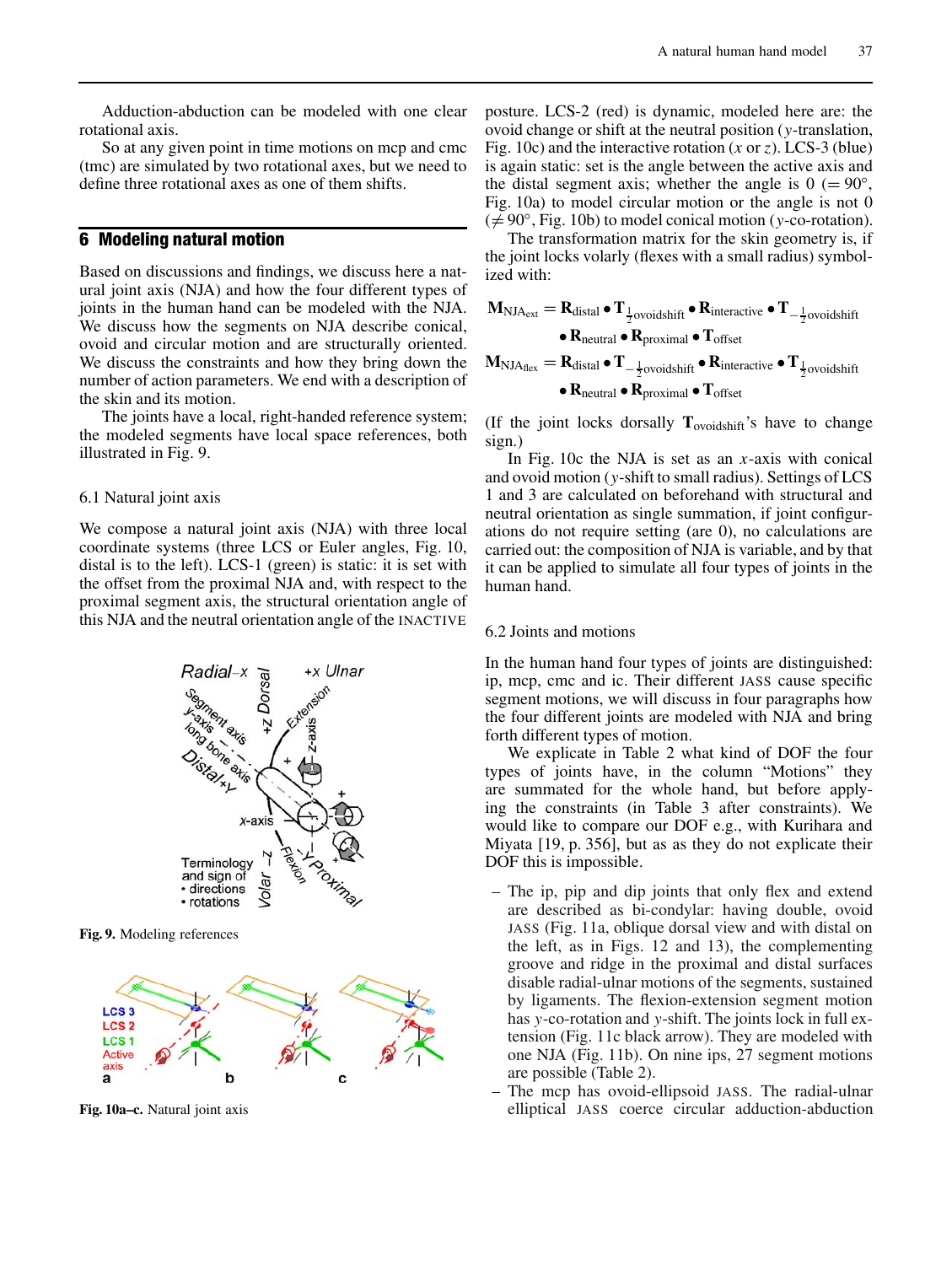**Table 2.**

| Tabie 4. |                         |              |                          |                       |              |                      |                       |                   |                |         |                 |
|----------|-------------------------|--------------|--------------------------|-----------------------|--------------|----------------------|-----------------------|-------------------|----------------|---------|-----------------|
| Joint    | Axis type               | $x$ -axis    |                          |                       | $z$ -axis    |                      |                       | Joint and motions |                |         |                 |
| name     | in hierarchy            | Free<br>axis | $v\text{-cor}$<br>tation | Coerced<br>$v$ -shift | Free<br>axis | $v$ -coro-<br>tation | Coerced<br>$v$ -shift | Joints            | Motion<br>axes | motions | Coerced Motions |
| ip       | $\mathcal{X}$           | Ø            | $\circ$                  | $\circ$               |              |                      |                       | Q                 | 9              | $+18$   | $=27$           |
| mcp      | Z(x)                    | Ø            | $\circ$                  | $\circ$               | Ø            |                      |                       |                   | 10             | $+10$   | $=20$           |
| cmc      | $x \vee z$              | Ø            | $\circ$                  | $\circ$               | Ø            | $\circ$              |                       |                   | 10             | $+15$   | $=25$           |
| $ic^*$   | $x$ )( $z$ , $z$ )( $x$ | Ø            | $\circ$                  | $\circ$               | Ø            | $\circ$              | $\circ$               | 12                | 24             | $+48$   | $= 72$          |
|          |                         |              |                          |                       |              |                      |                       | 31                | 53             | 91      | 144             |

<sup>∗</sup> Hypothetical

**Table 3.**

| Constraints    |                                                                          |  |  |  |  |
|----------------|--------------------------------------------------------------------------|--|--|--|--|
| 53             | Motion axes                                                              |  |  |  |  |
| $53 - 24 = 29$ | Proximal cmcs                                                            |  |  |  |  |
| $29 - 3 = 26$  | D <sub>2</sub> , 3 simplified cmcs                                       |  |  |  |  |
| $26 - 1 = 25$  | D <sub>4</sub> simplified cmc                                            |  |  |  |  |
| $25 - 1 = 24$  | D1 tmc2 unconditional by D1 mcp1                                         |  |  |  |  |
| $24 - 1 = 23$  | D <sub>2</sub> , 3 cmcs unconditional by D <sub>1</sub> tmc <sub>1</sub> |  |  |  |  |
| $23 - 1 = 22$  | D <sub>4</sub> cmc unconditional by D <sub>5</sub> cmc                   |  |  |  |  |
| $22 - 2 = 20$  | D5 cmc 1, 2 unconditional by D5 mcm 1, 2                                 |  |  |  |  |
| 20 is $38\%$   | Free axes left                                                           |  |  |  |  |
| $20 - 8 = 12$  | $D2, 3, 4, 5$ conditional dip-pip-mcp                                    |  |  |  |  |
| 12 is $23%$    | Free axes left                                                           |  |  |  |  |

motion; the volar-dorsal ovoid JASS coerce ovoid (Fig. 12a) and conical (Fig. 12c blue-green) segment motion in flexion-extension. Over flexion segments show gradually smaller adduction-abduction rotations (Fig. 12c red motion circles), the cones described by the segments have varying apex angles; from a small angle in flexion to a large angle in extension, in the thumb it extends further to a 'negative' large angle. In flexion the joints' motion is probably constrained by ligament tissue in the modeled extension by ovoid locking, (Fig. 12c black line/grey arrow).

The proximal *z*-axis (Fig. 12b red) has circular motion, variably constrained by the distal *x*-axis that also has *y*-co-rotation and *y*-shift (Fig. 12c ice-blue). The *z*–*x* axes order determines the segment motion pattern. The offset between *z* and *x* is zero. The *z*-axis and the *x*-axis each are modeled with NJA. On five mcps the segments can perform 20 motions.



**Fig. 11a–c.** Modeling ip, pip and dip (for dorsal lock)

– Tmc, the cmc of the thumb, is described having a saddle (or sellar) surface (Fig. 13a1) and by Cooney et al. [7] and Hollister et al. [13] as being biaxial. The metacarpal describes a quarter of a cone with small apex angle and ovoid motion (Fig. 13a2) on the proximal *x*-axis that locks in flexion (Fig. 13b2 blue-green, black arrow). On the distal *z*-axis the metacarpal is adducted-abducted and describes a cone with a large apex angle (Fig. 13b2 pink). Independently the two axes enable the metacarpal of the thumb to circumscribe the metacarpal of the index, the proximal an *x*-axis with *y*-co-rotation and *y*-shift, the distal a *z*-axis with *y*-co-rotation. The *x*-*z* axes order and their offset cause the typical different segment motions on tmc



**Fig. 12a–c.** Modeling mcp (for volar lock)



**Fig. 13a–c.** Modeling tmc/cmc (with volar lock)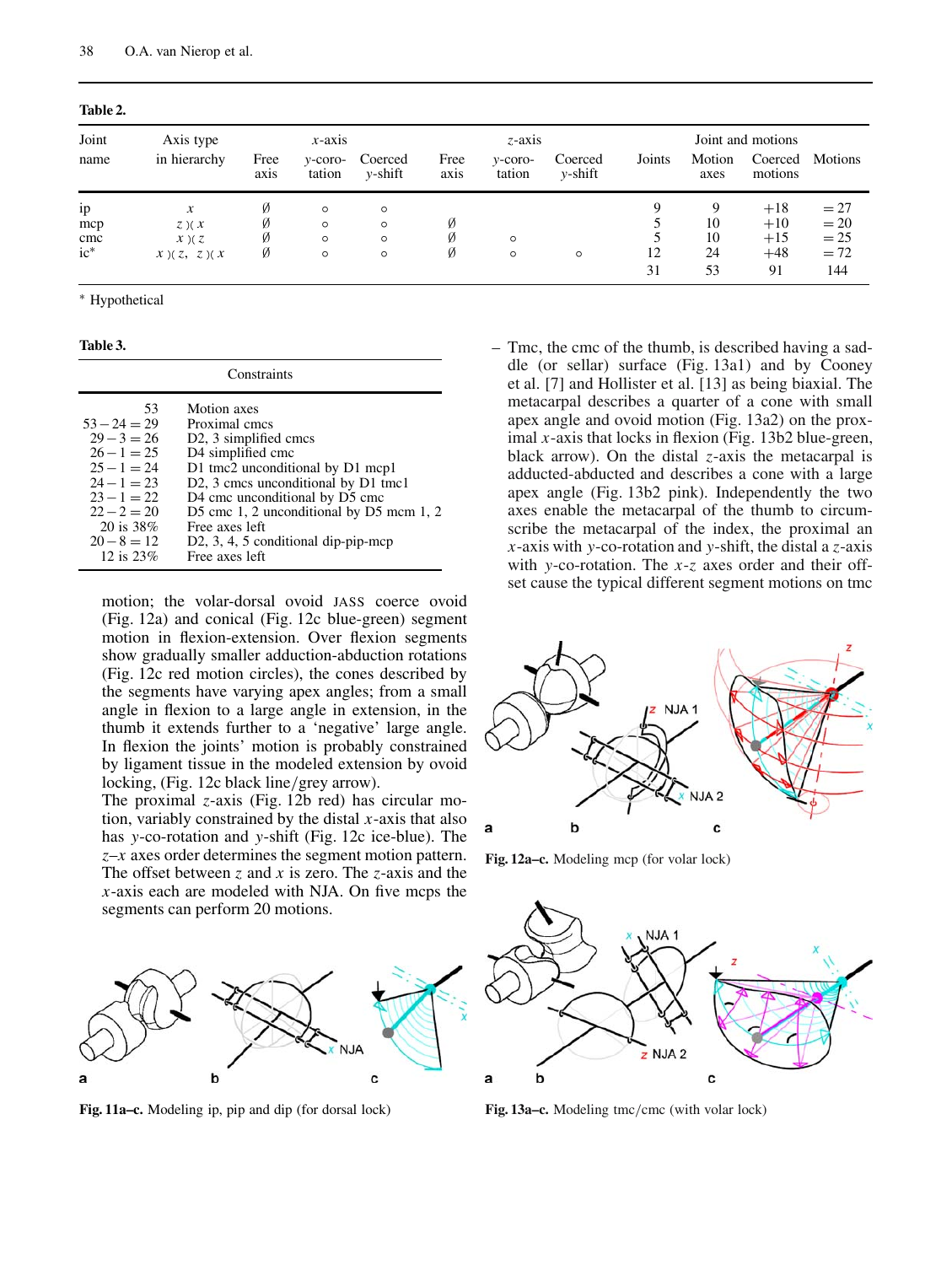and mcp. The cmcs of the fingers are described as having 'complex sellar' JASS [34, p. 657], but we observe no motions more complex than those of tmc. The *x*axis and the *z*-axis are modeled with the NJA. On five cmcs, there are twenty-five segment motions.

– The ics are described as having 'compound sellar' JASS [34, p. 651]. Several authors [20, 24, 27] argue that ics motions are small. We observe from anatomical drawings that the JASS have a flatter curvature than cmcs have, so axes are further apart i.e., motions can be large but based on very small rotation angles. We assume their compound character to be bi-axial with *y*-co-rotation and *y*-shift on both axes: hypothetically between eight carpals twelve biaxial ics can be modeled each with two NJA; and the number of segment motions will be seventy-two (See Table 2).

We summate that a 144 segment motions characterize natural motion of the human hand. Without constraints this is a hard task to handle for any human or modeler. So next we will discuss how these motions are constrained i.e., how we remove all un-free motions to end with the free axes; the action parameters.

#### 6.3 Constraints

We distinguish passive, coerced, mobility and tendon constraints. First discussed are the passive constraints that do not bring down the number of free axes but prevent unnatural motions in animation. Then we discuss motions that are constrained by coercion of the JASS. Next we discuss the mobility constraints; very small motions are removed or combined in single or simplified NJA. Last we discuss the constraining by tendons and tendon combinations in which we distinguish unconditional and habitual constraints. We summarize these in Table 3 (see also Fig. 15).

*Passive constraints.* On all axes end-of-ranges model the constraining tissues around joints. In extension-flexion we model end-of-ranges just before joints lock, we do not model bi-lateral range constraints between the fingers mcps as they are dynamic. In mcps adduction-abduction the *z*-axis end-of-range depends on the *x*-axis angle of rotation; for which we model a Catmull–Rom spline with five control points on the radial and the ulnar side.

*Coerced constraints.* The JASS coerce 91 conical and ovoid motions modeled with NJA so from hundred and forty-four motions we have 53 axes left.

*Mobility constraints.* We remove all ic and cmc motions that we inferred from the anatomical structure but do not observe. The, still, observed very small motions of the joints involved are modeled by simplifying and combining NJA.

*–* Inter carpal axes*.* The ic have 24 axes that bridge motions of the wrist and the cmc. Near the motion extremes of the wrist the influence of the ics to the motion of the little finger is considerable [31] and to the other fingers noticeable. We remove the ics and model the effect of carpal motion by situating cmcs more proximal than they anatomically are. So 29 axes are left.

*–* Carpo meta-carpal axes*.* D1 tmc is fully modeled, D2 and D3 cmcs are so immobile with respect to each other that we model them with one NJA; from four axes one remains. As D4 cmc has a rather immobile role in folding the palm it is modeled with one NJA instead of two, D5 cmc is fully modeled like D1 tmc, so 25 axes are left.

#### *Tendon constraints*

*–* Unconditional constrained motions*.* Tendons and muscles around the cmc axes enable folding the palm. In D1, seven to eight tendons over tmc and mcp constrain motion: tmc-*z* dependsfullyonmcp-*z*leavinguswith24axes.InD2- 3 the cmc *z*-axis depends fully on D1tmc-*x*, so now 23 axes are left. D4 cmc-*z* depends on D5cmc-*x* leaving us with 22 axes. And D5 cmc-*x*-*z* depend on D5cmc-*x*-*z*so we have 20 axes left. Now D1cmc-*x*-*z* conditions D5 cmc-*x* to fold the palm but as both depend on their respective mcps they do not reduce the number of axes. We observe that the palm folds by pivoting around D4mcp: D2-3cmc rotates dorsally/ulnary and D5cmc volarly/radially. So 20 axes, one in tmc, ten in the mcps and nine in the ips move the hand and will animate the NHHM. This reduces the number of action parameters to 14% of the total number of motions.

*–* Habitual constrained motions*.* To our observation habitual tendon constraints over mcp-pip-dip in the containing motion differs from those in the Getting motion. In the containing motions the four fingers are constrained between mcp and pip while dip is not constrained (is passive). In the getting motion mcps are less flexed and ips flex further until the fingers' tips indent the palm in a row, between their proper metacarpal and the metacarpal radially next to it. As all, very different, digits end in line, we conclude that in every individual hand there is a relation between phalange length and habitual tendon constraints. We did not establish this relation, but the observation does not sustain generic habitual motion relations between dip and pip as suggested by the sometimes quoted, linear 0.66 dip/pip relations [27, 30]. In the modeled hand, the thumb is independent. The ips of the four fingers are constrained by mcp-*x* and, if constraints agree with animation, only the 12 active axes of D1tmc-*x*, D1ip and D2-5 mcp-*x* and *z* have to be handled; a reduction of action parameters to eight percent of the total number of motions.

#### 6.4 Modeling the skin

The skin is a protective non-elastic but flexible organ that, under its plies and creases, is anchored with fascial ligaments to underlying structures [34, p. 662, 854]. Fascial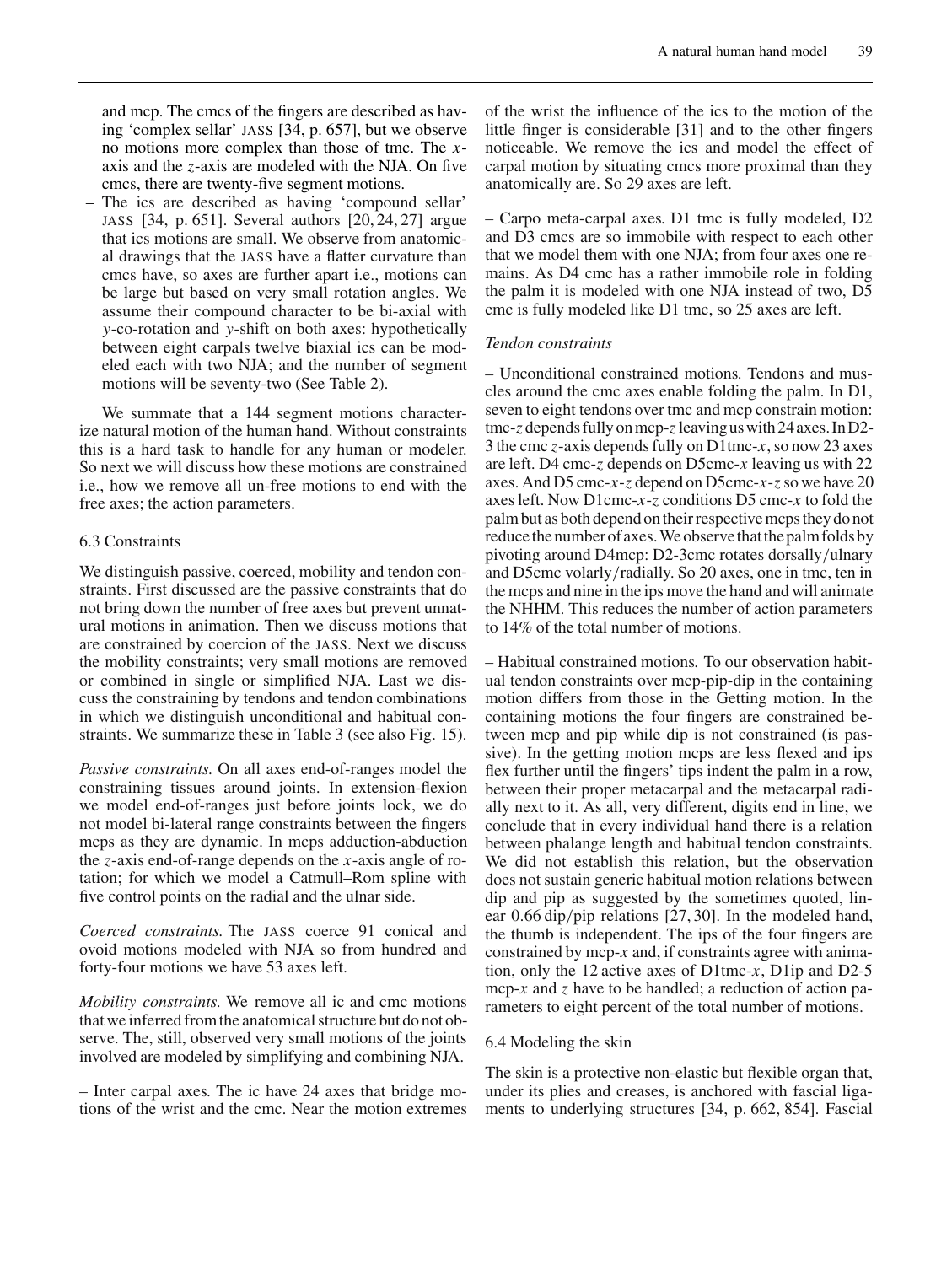ligaments withstand the shear and stress caused by friction and conformation to shapes. The heavier fascial ligaments cause the large and deep plies near the joints. Small ligaments cause the creases that are more evenly spread, with high spatial frequency in the phalanges and the volar side of the palm, and low frequency dorsally in the palm.

Parts of the skin with a high spatial frequency of small fascial ligaments are modeled with static triangular faces (Fig. 15 green), skin parts with a low frequency are modeled with faces that have variable side-lengths (Fig. 15 blue). Each phalange model is distally open to accommodate the barrel shaped proximal end of the next phalange (Fig. 15a), together they model the dorsal protrusion and the volar crease and allow for all structural and motion changes at the joint. On the palm static and dynamic faces connect mostly at creases (Fig. 15 red).

The geometry is designed to have just enough faces to suit our observational evaluation. We keep the number of faces low with a variable mesh: the angle between vector-normal and face sides is kept about constant; vector density is highest in the fingers tips and nails. To keep



**Fig. 14a–c.** Modeling the skin

D<sub>1</sub> D<sub>2</sub> D<sub>3</sub> D<sub>4</sub> D<sub>5</sub>



**Fig. 15.** Model description

the number of segments low we model five D3 segments that are copied to scale the 15 segments of D2, 4 and 5 (Fig. 15bc light green), the nails (Fig. 14 pink) are different in all fingers and adapted accordingly. Fifteen segments model skin indention and bulging around the palm (including three single vectors, Fig. 14b red dots). The 40 segments have on average twenty-five static faces. In total about a 1,000 static faces and 250 dynamical faces, together 1,250 faces model the skin of the NHHM.

#### 6.5 Model description

The NHHM's joint hierarchy (in Fig. 15, reference is to mcp, cmc and ic *x*-*z* or *z*-*x* joint configurations and to ip, pip, and dip *x* or *z* configurations) shows the segmentlinked joint order and the constraints. Twenty-five NJA model motions of joints and the offsets between NJA model distances between joint axes. The skin geometry zero-vectors are attached to their proper proximal joints. The dynamical faces are connected to the static faces through vector transposition. To model active skin indention and bulging, eleven NJA, serving as skin-motors, have offsets and constraining couplings to the joint simulating NJA that are considered responsible for the skins motion. Passive skin indention is not modeled, but as it is an expressive feature in animation, games, etc., indentions can be simulated in animations, etc. by slightly crossing the skin on colliding segments; therefore, we deliberately did not model collision detection (besides that, visible or invisible: all substance indents under pressure). In the NHHM 35 NJA and 15 constraints model natural motion.

# **7 Evaluation**

We visualize the NHHM on a computer screen against a background with natural texture and perspective, with next to it an interactive interface that shows the action parameters and NJA- and constraint tables. The NHHM is evaluated by visually comparing it to the real hand by 'negative-space' matching [8] of the real hand's boundaries with those of the NHHM.

We use the taxonomy while iterating between assessing postures and value setting the NJA's and the constraints. We start by comparing adduction in INACTIVE then go to flexions-extensions in the CONTAINING and the GETTING motion. Comparing abduction in the pinches and adduction in the thumb is done last. And, as all these motions cohere in a natural hand, we repeat this cycle several times.

In the appendix, postures of the NHHM can be compared in five sequences of radial-ulnar rotation (±39◦ steps). We show the "false" fist, the fully flexed and abducted thumb, folding of the palm with the thumb to little finger PINCH and the V-for-victory sign that can be compared to pictures of the real hand.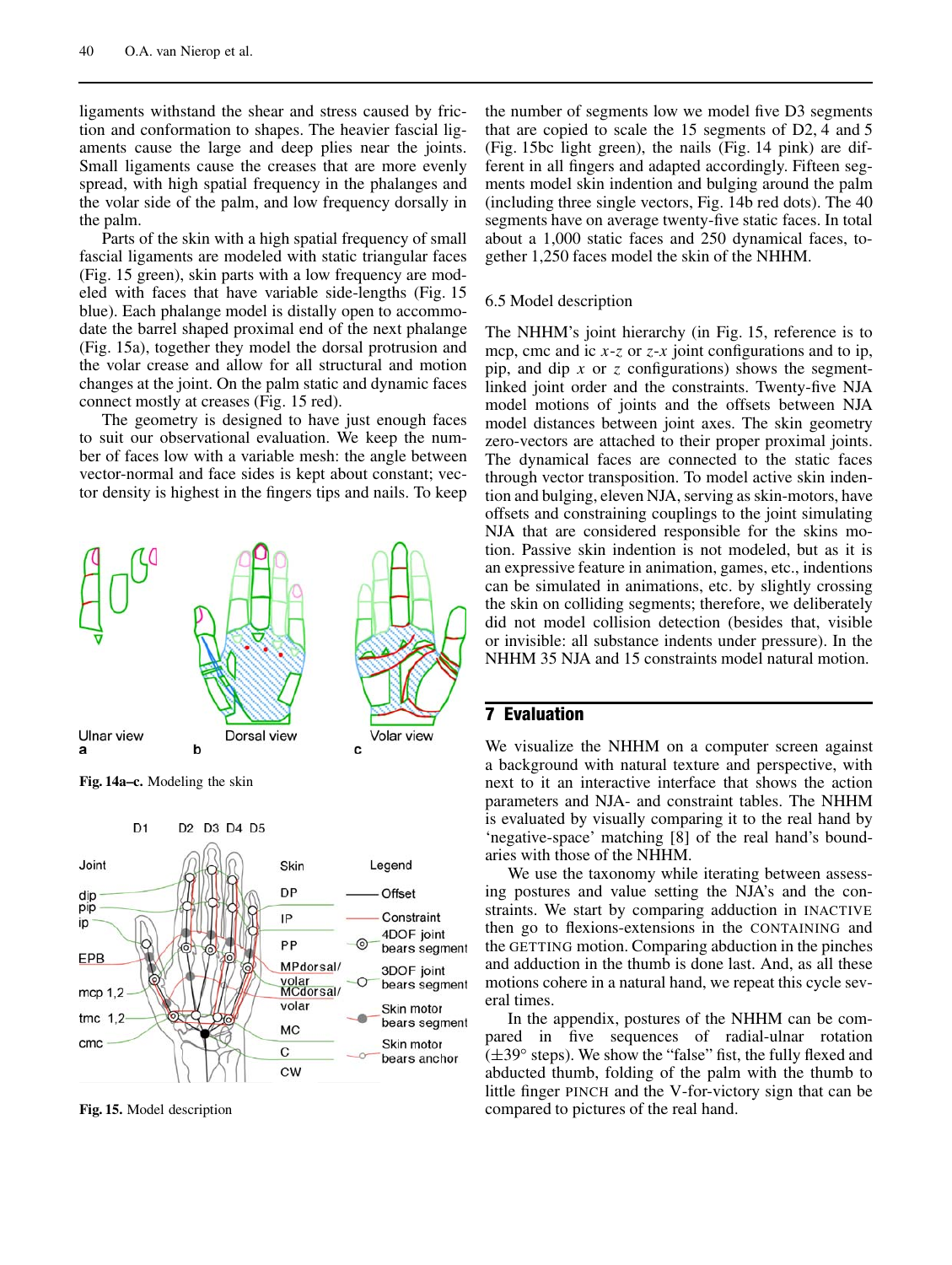# **8 Benchmarking**

In our benchmarking, illustrated in Fig. 16, the motion effects of joint axes with single LCSs (Fig. 16 1) can be visually compared to joint axes fitted with the NJA (Fig. 16 2). We take the containing motion represented by the EMPTY (Fig. 16a), INACTIVE (Fig. 16b) and CAGE (Fig. 16c) postures. Only four action parameters, D2-5 mcp extensionflexion axes, are handled and cmcs and constraints are set according to the NHHM in both. In Fig. 16 1 the single LCSs are set for most natural results in Fig. 16a and Fig. 16b; but they end very unnaturally in Fig. 16c. The NHHM with NJA is shown in Fig. 16 2 that, together, represent its natural containing motion.

# **9 Conclusions**

Our approach enabled us to present a segment-linked hand model with natural unloaded motion, the natural human hand model (NHHM). To be able to do so we devised a confined hand motion taxonomy and a natural joint axis (NJA) with constraints. The model was fitted with NJA and a simple skin geometry and we used the taxonomy to evaluate the biomechanics of our model. We did not devise a method by which it can be adapted to any individual hand.

- We made a contribution to natural hand modeling by bringing (back) into discussion the biological basis to it: the origin, natural aim and anatomy of the human hand.
- We made a contribution to natural hand modeling with a description of a confined and simple hand motion taxonomy.



**Fig. 16a–c.** Single LCS (1) compared to NJA (2)

- We made a contribution to natural hand modeling by devising a natural joint axis that models cmc, mcp and ip joints in the human hand with natural motion and hypothesize how ic motions can be modeled.
- We made a contribution to natural hand modeling by showing that analyzing and applying constraints can reduce action parameters to twenty or even twelve of a hundred and forty-four different hand motions of our NHHM.

Animations of the NHHM can be seen via the internet (see appendix for URLs). The detailed joint hierarchy, joint variables, constraint variables and the skin geometries static segment list, static segment scaling variables and dynamic face list are, for non-commercial purposes, available from the first author.

The first two authors thank their co-authors and especially Prof. Dr. P.J. Stappers at Delft Technical University



**Fig. 17.**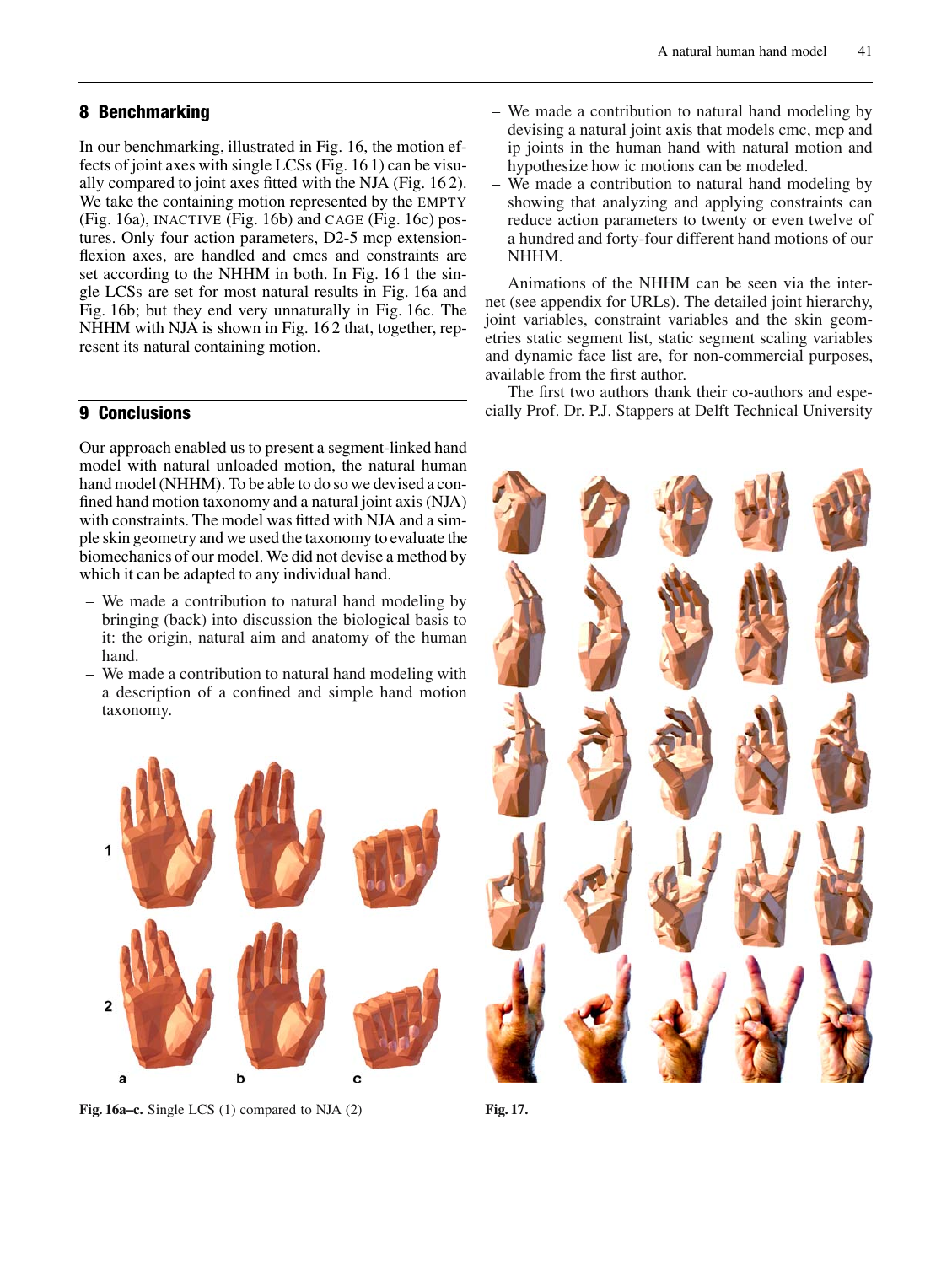for giving their time and insight to improve the quality of this publication.

# **10 Recommendations**

- Our general recommendation to natural hand modelers is to respect the hands biological origin.
- The taxonomy can serve capturing, evaluation, adaptation and calibration of other hand models with natural motion.
- The NJA probably can model other joints in the human anatomy as well as joints in other animal life form.
- Reducing action parameters with constraints can be of special interest to animators.
- The NHHM itself can, with its low polygon count, NJA and constraints be applied to computer games, virtual manikins, sign language, hand-spelling etc.
- To capturers we have several recommendations. Capture postures from the taxonomy, if necessary more, to establish ovoid shift and locking position in individual hands.

Develop a mathematical model of the mechanical axis finder described by Hollister et al. [13].

Combine the above-mentioned with a digital photo or video system as probably then capturing and calibrating skin and biomechanics can be realized in one (relatively short) session.

For real time applications capturing motion may ask for another solution: follow the skin in direct physical contact: with data-gloves made of elastic fabrics that cling to the skin, as applied in bicycling/athletics garments (and have woven-in motion-sensors).

– Natural dynamic adaptation is perhaps the most challenging aspect of modeling natural biomechanics. In computer visualizations natural dynamic adaptation for grasping virtual objects can be modeled with our NJA, possibly combined with the method proposed by Huang et al. [14] and with "intentional" input at the wrist, interfaced with a 3D mouse as proposed by Gribnau and Hennessy [12].

Mechanical versions of NJA and NHHM can apply dynamic adaptation to prostheses in analogy to the robothand of Bekey et al. in [22, pp. 420–421] that adapts whole fingers with amazing simple mechanics. Both implementations can enhance naturalness of prostheses and robothands by far.

# **11 Future plans**

We are working on improving the accessibility of the used software to facilitate applications. And we are preparing other publications, one in which we bring forward our NHHM to the games community and another that expounds our observations on human hand modeling to the medical profession.

# **12 Appendix**

The animated NHHM can be seen after loading free software from the internet and visit our website. http://www.apple.com/quicktime/download/win.html or http://www.divx/windows/, and http://studiolab.io.tudelft.nl/vrhand/.

#### **References**

- 1. Albrecht, I., Haber, J., Seidel, H.-P.: Construction and animation of anatomical based human hand models. In: Proceedings of the 2003 SIGGRAPH Symposium on Computer Animation (San Diego), pp. 98–109. Eurographics Association, Aire-la-Ville, Switzerland (2003)
- 2. An, K.N., Chao, E.Y., Cooney, W.P., Linscheid, R.L.: Normative model of the human hand for biomechanical analysis. J. Biomechanics **12**(10), 775–788 (1979)
- 3. Andrea, P.: Nieuw Nederlands Gebarenboekje. Elsevier Manteau, Amsterdam (1982)
- 4. Bando, Y., Kuratate, T., Nishita, T.: A simple method for modeling wrinkles on human skin. In: Proceedings of the 10th Pacific Conference on Computer Graphics and Applications (Beijing, China), pp. 166–175. IEEE Computer Society, Washington, DC (2002)
- 5. Buchholz, B., Armstrong, T.J., Goldstein, S.A.: Anthropometric data for describing the kinematics of the human hand. J. Ergonomics **35**(3), 261–273 (1992)
- 6. Casolo, F.: In: Advances in the Biomechanics of the Hand and Wrist, Schuind, F. et al. (eds.), p. 200. NATO ASI series, Plenum Press, New York (1994)
- 7. Cooney, W.P. III, Lucca, M.J., Chao, E.Y.S., Linscheid, R.L.: The kinesiology of the thumb trapeziometacarpal joint. J. Bone Joint Surg. **63-A**(9), 1371–1381 (1981)
- 8. Edwards, B.: Drawing on the right side of the brain. Tarcher, Los Angeles (1979)
- 9. ElKoura, G., Singh, K.: Handrix: Animating the human hand. In: Proceedings of the 2003 SIGGRAPH/Eurographics Symposium on Computer Animation (San Diego), pp. 110–119. Eurographics Association, Aire-la-Ville, Switzerland (2003)
- 10. Fleming, J.: Rendering tutorial. Computer Arts, 2, cover (2001)
- 11. Gourret, J.-P., Magnenat-Thalmann, N.M., Thalmann, D.: Simulation of object and human skin deformations in a grasping task. Comput. Graph. **23**(3), 21–30 (1989)
- 12. Gribnau, M.W., Hennessy, J.M.: Comparing single- and two-handed 3D input for a 3D object assembly task. In: CHI '98 Conference Summary on Human Factors in Computing Systems (Los Angeles), pp. 233–234. ACM Press, New York (1998)
- 13. Hollister, A., Buford, W.L., Myers, L.M., Giurintano, D.J., Novick, A.: The axes of rotation of the thumb carpometacarpal joint. J. Orthopedic Res. **10**(3), 454–460 (1992)
- 14. Huang, Z., Boulic, R., Magnenat-Thalmann, N.M., Thalmann, D.: A multi-sensor approach for grasping and 3D interaction. In: Earnshaw, R., Vince, J. (eds.) Computer Graphics: Developments in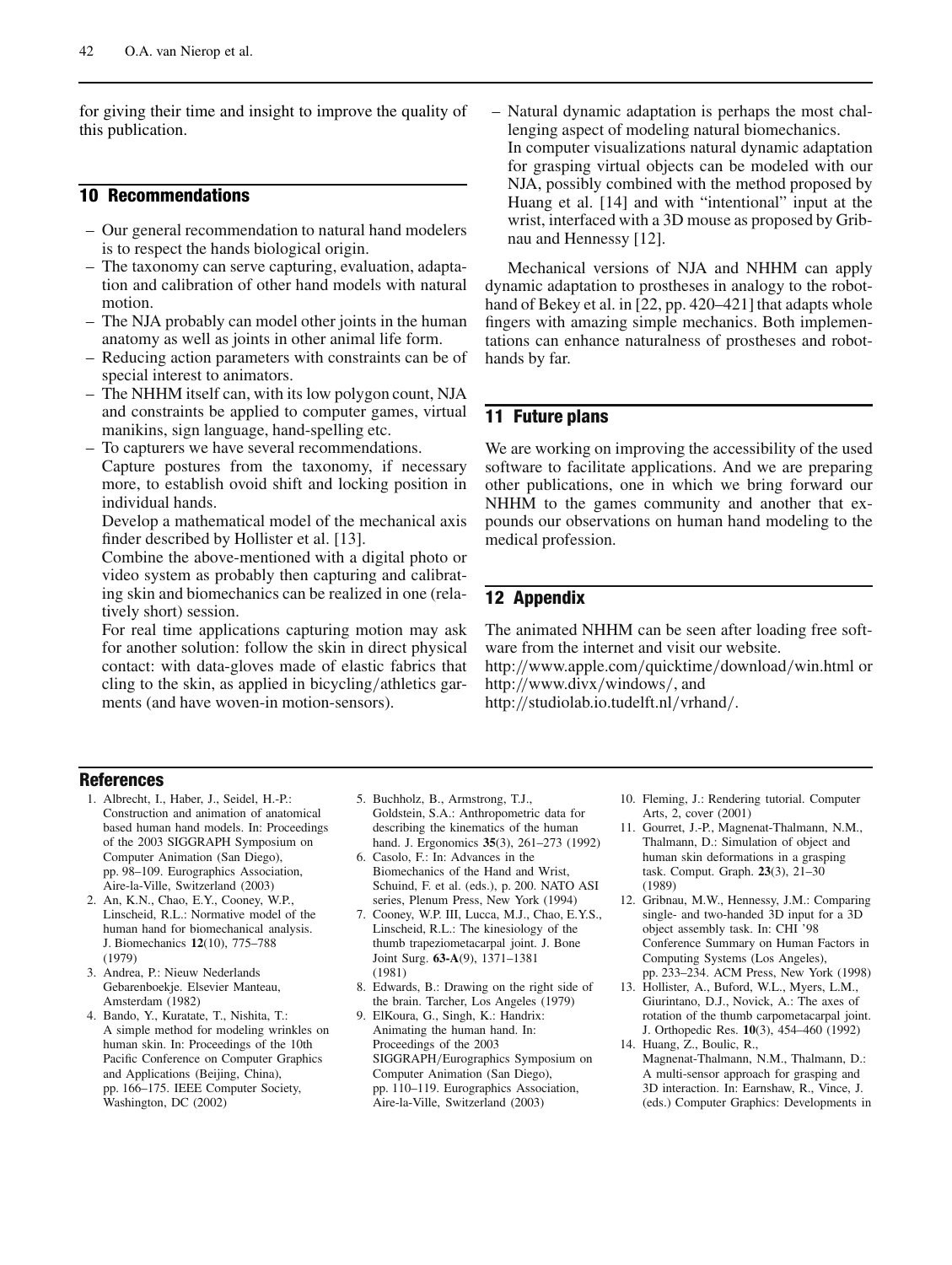Virtual Environments, pp. 235–253. Academic Press Ltd., London, UK (1995)

- 15. Hummels, C.C.M., Stappers, P.J.: Meaningful gestures for human computer interaction: beyond hand postures. In: Proceedings of the 3rd International Conference on Face & Gesture Recognition (Nara, Japan), pp. 591–596. IEEE Computer Society, Washington, DC (1998)
- 16. Kapandji, I.A.: Biomechanics of the thumb. In: The Hand, Tubiana, R. (ed.), vol. 1, Chap. 41, pp. 404–422. W.B. Saunders Company, Philadelphia (1981)
- 17. Kim, J., Cordier, F., Magnenat-Thalmann, N.M.: Neural network-based violinist's hand animation. In: Proceedings of the International Conference on Computer Graphics (Geneva, Switzerland), pp. 37–41. IEEE Computer Society, Washington, DC (2000)
- 18. Kuch, J.J., Huang, T.S.: Human computer interaction via the human hand: a hand model. In: 1994 Conference Record of the Twenty-Eight Asilomar Conference on Signals, Systems and Computers (Pacific Grove, CA), vol. 2, pp. 1252–1256. IEEE Computer Society, Washington, DC (1995)
- 19. Kurihara, T., Miyata, N.: Modeling deformable human hands from medical images. In: Proceedings of the 2004 ACM SIGGRAPH/Eurographics Symposium on Computer Animation (Grenoble, France), pp. 355–363. Eurographics Association, Aire-la-Ville, Switzerland (2004)
- 20. Lee, J., Kunii, T.L.: Model-based analysis of hand posture. IEEE Comput. Graph. Appl. **15**(5), 77–86 (1995)
- 21. Lee, J., Yoon, S., Kim, M.: Realistic human hand deformation. Comput. Anim. Virtual Worlds **17**, 479–489 (2006)
- 22. Mackenzie, C.L., Iberal, T.: The grasping hand. In: Stelmach, G.E., Vroon, P.A., (†) (eds.) Advances in Psychology, vol. 104. North-Holland, Amsterdam (1994)
- 23. Magnenat-Thalmann, N.M., Laperrière, R., Thalmann, D.: Joint dependent local deformations for hand animation and object grasping. In: Proceedings Graphics Interface '88 (Edmonton, AB, Canada), pp. 26–33. Canadian Information Processing Society, Toronto, ON, Canada (1988)
- 24. McDonald, J., Toro, J., Alkoby, K., Berthiaume, A., Carter, R., Chomwong, P., Christopher, J., Davidson, M.J., Furst, J., Konie, B., Lancaster, G., Roychoudhuri, L., Sedgwick, E., Tomuro, N., Wolfe, R.: An improved articulated model of the human hand. Visual Comput. **17**(3), 158–166 (2001)
- 25. Moccozet, L., Thalmann, N.M.: Dirichlet free-form deformations and their application to hand simulation. Comput. Anim. **97**, 93–102 (1997)
- 26. Napier, J.R.: The prehensile movement of the human hand. J. Bone Joint Surg. **38-B**, 902–913 (1956)
- 27. Rhee, T., Neumann, U., Lewis, J.P.: Human hand modeling from surface anatomy. In: Proceedings of the ACM SIGGRAPH Symposium on Interactive 3D Graphics and Games (Redwood City, CA), pp. 27–34. ACM Press, New York (2006)
- 28. Rijpkema, H., Girard, M.: Computer animation of knowledge-based human grasping. SIGGRAPH Comput. Graph. **25**(4), 339–348 (1991)
- 29. Rohling, R.N., Hollerbach, J.M., Jacobsen, S.C.: Optimized fingertip mapping: a general algorithm for robotic

hand teleoperation. Presence **2**(3), 219 (1993)

- 30. Runeson, S.: On the possibility of "smart" perceptual mechanisms. Scand. J. Psychology **18**, 172–179 (1977)
- 31. Snijders, C.J., Nordin, M., Frankel, V.H.: Biomechanica van het spier- skeletstelsel. Elzevier gezondheidszorg, Maarssen, pp. 397–400 (2001)
- 32. Tsang, W., Singh, K., Fiume, E.: Helping hand: an anatomically accurate inverse dynamics solution for unconstrained hand motion. In: Proceedings of the 2005 ACM SIGGRAPH/Eurographics Symposium on Computer Animation (Los Angeles), pp. 319–328. ACM Press, New York (2005)
- 33. Wagner, C.: The pianist's hand: anthropometry and biomechanics. Ergonomics **31**(1), 97–131 (1988)
- 34. Williams, P.L. (†) et al.: Gray's Anatomy. Churchill Livingstone, New York (1995)
- 35. Wu, Y., Huang, T.S.: Human hand modelling, analysis and animation in the context of HCI. In: Proceedings of the 1999 International Conference on Image Processing, vol. 3 (Kobe, Japan), pp. 6–10. IEEE Computer Society, Washington, DC (1999)
- 36. Yasumuro, Y., Chen, Q., Chihara, K.: 3D modelling of human hand with motion constraints. In: Proceedings of the International Conference on Recent Advances in 3-D Digital Imaging and Modeling (Ottawa, Canada), pp. 275–282. IEEE Computer Society, Washington, DC (1997)
- 37. Yi, B., Harris, F.C., Wang, L., Yan, Y.: Real-time natural hand gestures. Comput. Sci. Engin. **7**(3), 92–96 (2005)